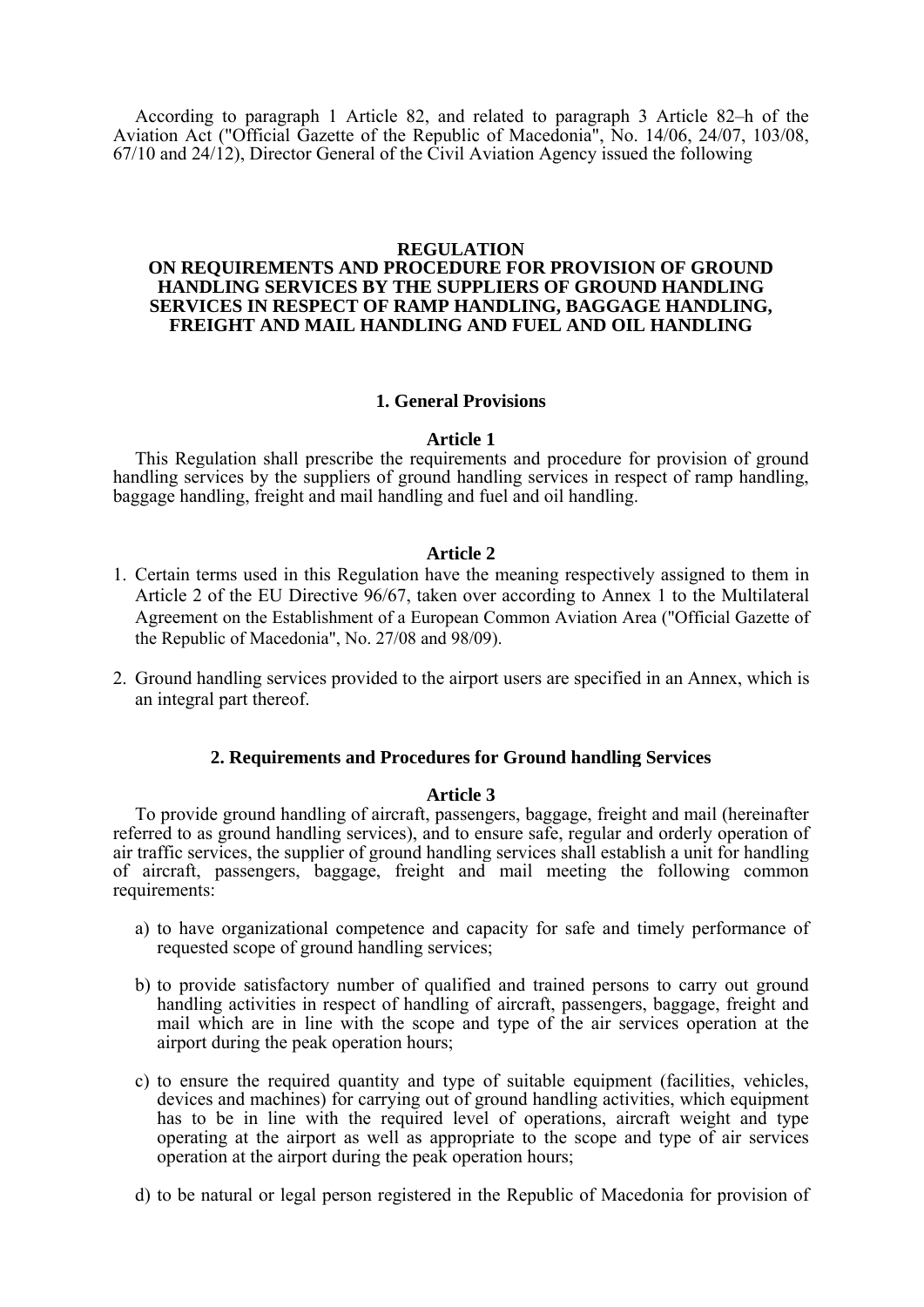ground handling services or with business address on the territory of a Member State of European Union and with representation or branch office in the Republic of Macedonia – proved through submitting of evidence of registration for ground handling activities at the Central Register of the Republic of Macedonia.

# **Article 4**

- 1. In order to ensure safe, regular and timely air services operation, the supplier of ground handling services shall establish rules, procedures and methods for all participants in handling of aircraft, passengers, baggage, freight and mail to be approved by the Civil Aviation Agency (hereinafter referred to as: the Agency).
- 2. Working conditions of a supplier of ground handling services shall be adapted to the operational needs as well as to the weather and climate conditions under which the air services operation at the airport is carried out.

# **Article 5**

- 1. Ground handling services shall be performed in accordance with:
	- a) Airport Handling Manual developed by the airport operator containing at least the following:
		- − procedure for handling of aircraft according to the aircraft type;
		- method of passengers information;
		- − check–in of passengers and baggage;
		- − procedures and processes for passengers embarkation/disembarkation and their stay in/from an aircraft and during the fueling of an aircraft;
		- − procedures in respect of transit/transfer passengers;
		- procedures and processes in respect of handling of disabled and passengers with reduced mobility according to Annex 9 to the ICAO Chicago Convention, EU Regulation 1107/2006 and ECAC Doc 30, Part I;
		- − documents for carriage of passengers and baggage;
		- − procedure for preparation of load capacity list and loading instructions;
		- − procedure for handling of freight and special types of cargo;

and

- − procedures and processes in respect of distribution of aeronautical information;
- b) Aircraft Handling Manual developed by the airline;
- c) Airport Manual and Safety Management System developed by the airport operator;
- d) Contract on provision of services, between the airline and supplier of services if so, and
- e) other directions, instructions and orders approved by the Agency.
- 2. If certain procedures are not covered in the manuals referred to in items a) and b) paragraph 1 of this Article, the ground handling services shall be carried out in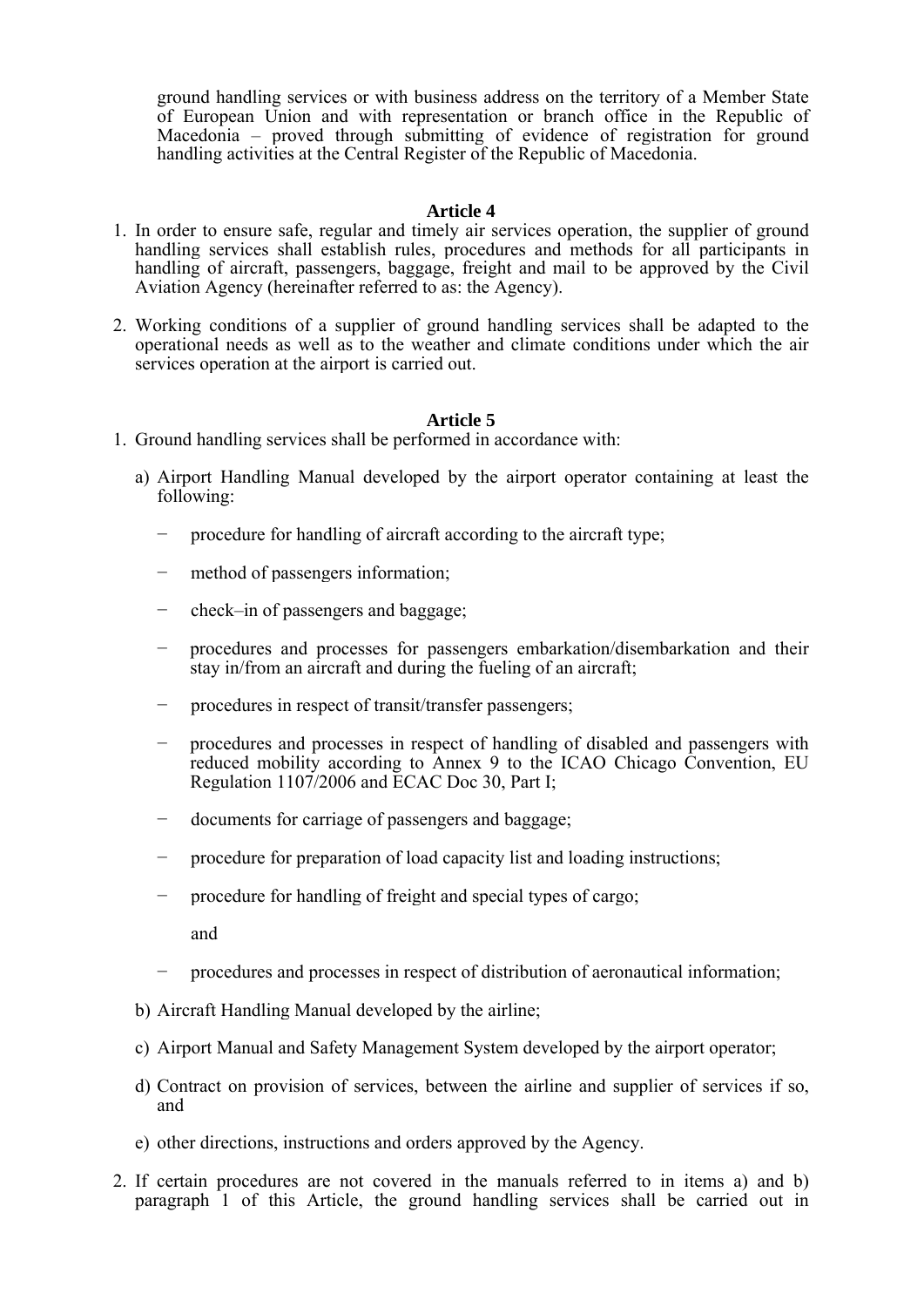accordance with the established IATA standards.

# **2.2 Requirements for personnel for provision of ground handling services**

# **Article 6**

- 1. The supplier of ground handling services shall ensure that ground handling services are carried out only by a qualified and trained person holding ground handling personnel licence and/or other qualified personnel certificate of competence.
- 2. The supplier of ground handling services shall ensure that the personnel engaged in provision of ground handling services responsibly carries out its duties and observes the instructions and guidelines prescribed by the management.
- 3. The supplier of ground handling services shall ensure that no person under the influence of alcohol, narcotics or drugs or medicaments that might jeopardize safety of air services operation shall take part in provision of ground handling services.
- 4. Personnel not able to perform its duties in a safe and manner du to an illness, fatigue or similar reasons shall not provide any groundhandling services.

# **2.3 Technical Requirements for Handling of Aircraft**

# **Article 7**

 To ensure handling of aircraft with maximum take-off mass up to seven tones, and depending on aircraft type, the supplier of groundhandling services shall be equipped with the following:

- a) wheel chocks;
- b) concrete blocks with minimum mass of 50 kg, with appropriate tow ropes with minimum capacity of 300 kg;
- c) wheel–chair with capacity of at least of 100 kg for sick persons, disabled and old persons and dotards, and
- d) ballast bags with capacity of at least of 25 kg.

## **Article 8**

 To ensure handling of aircraft with maximum take-off mass from seven to 136 tones, the supplier of groundhandling services shall be equipped with the following:

- a) DC generator of 28 V and 1600 A, that is 112 V and 1000 A;
- b) AC generator of 115/200 V and 400 Hz/75 KvA;
- c) air starter from 32 to 50 PSI working pressure;
- d) freight loading/unloading equipment on/from board the aircraft, with minimum capacity of 200 kg;**?**
- e) forklift intended for transport to and loading of fright on board, of suitable capacity and lift height;
- f) service stairs of adequate height;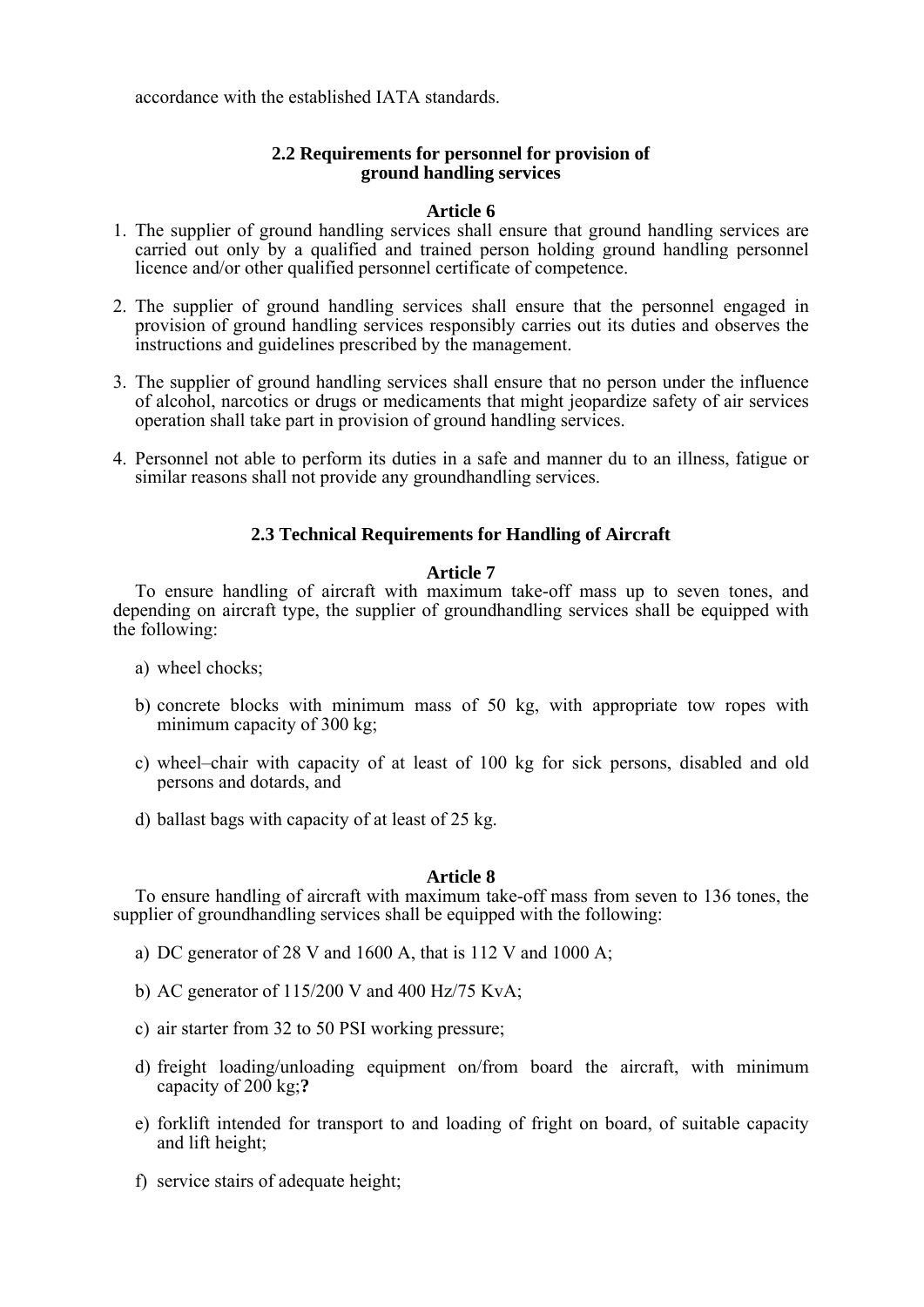- g) passenger stairs of adequate height;
- h) two axis trolley for transport of freight and baggage, equipped with parking brake and with minimum capacity of 300 kg;
- i) device or an appropriate container for supplying the aircraft with drinking water, capacity of 500 liters, and with required hosepipe and connections;
- j) device or an appropriate container for discharging and washing of aircraft sanitary devices, with dirty water tank with minimum capacity of 100 liters, and suitable hosepipe and connections;
- k) wheel chocks;
- l) towing vehicle for groundhandling facilities;
- m) towing vehicle for aircraft up to 136 tones;
- n) towing bar;
- o) wheel–chair with capacity of at least of 100 kg for sick persons, disabled and old persons and dotards;
- p) means for cleaning and removal of garbage from the aircraft;
- q) nitrogen and air bottle pressure, with suitable hoses and connections;
- r) aircraft de-icing devices and equipment;
- s) ballast bags with capacity of at least of 25 kg;
- t) follow–me vehicle;
- u) weighing equipment within the cargo centre, with minimum capacity of 500 kg.

## **Article 9**

1. To ensure handling of aircraft with maximum take-off mass over 136 tones, the supplier of groundhandling services shall, in addition to the equipment referred to in item c) Article 3 of this Regulation, be equipped with the following:

- a) AC generator of  $115/200$  V and  $400$  Hz/100 KvA;
- b) air starter of 32 PSI working pressure, with one outlet;
- c) passenger stairs of adequate height;
- d) towing tractor with capacity over 136 tones;
- e) towing bar;
- f) service stairs of adequate height;
- g) pallete loader with capacity of at least 1000 kg.

## **Article 10**

 If there is a need the airport to be open beyond the scheduled operating hours, and in order to ensure safe air services operation and provision of groundhandling services during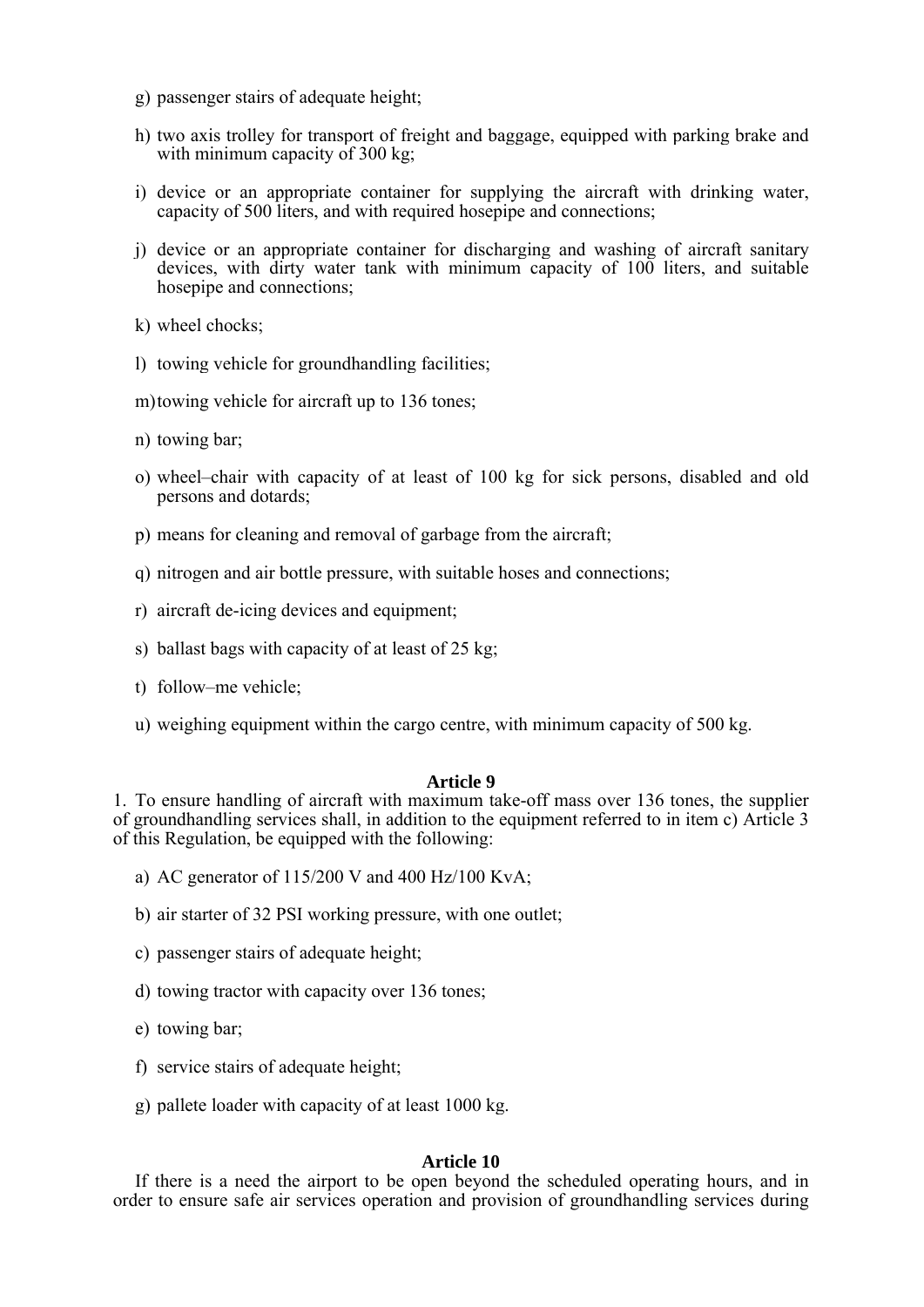that time, the supplier of ground handling services shall to be equipped with equipment appropriate for the weight and type of the operating aircraft.

### **Article 11**

- 1. Equipment intended for operation of the supplier of ground handling services shall be serviceable at any time and shall ensure safe operation, good mobility and efficiency during operation as well as visibility of facilities.
- 2. Equipment intended for operation of the supplier of ground handling services shall be regularly inspected and maintained in accordance with the manufacturers' manuals for inspection and maintenance.
- 3. The supplier of ground handling services shall not operate with defective ground handling equipment.

## **Article 12**

- 1. The supplier of ground handling services shall, at least once in a year, carry out a technical inspection regarding the serviceability of the equipment used for provision of ground handling services.
- 2. The supplier of ground handling services shall record the technical inspection referred to in paragraph 1 of this Article, and keep it at least till the next technical inspection.

### **Article 13**

 The equipment intended for operation of the supplier of ground handling services might be handled only by a qualified and trained person for handling with such facilities.

## **Article 14**

- 1. The equipment intended for operation of the supplier of ground handling services shall be placed at certain part of the apron or at specified area directly connected to the apron.
- 2. Closed area, garage or hangar shall be provided for at the airport and for storage of airport equipment or eaves for maintenance thereof in an operational serviceable state and protection, especially during adverse weather conditions.

#### **Article 15**

 The equipment intended for operation of the supplier of ground handling services shall during handling of aircraft be organized according to the procedures and instructions established by an airline for certain type of aircraft.

#### **2.4 Handling of Passengers and Baggage**

#### **Article 16**

The supplier of ground handling services and the airline shall determine their mutual co– operation in an agreement and shall specify the time frames regarding the performance of certain activities in order to ensure safe, regular and timely air traffic operation at the airport.

### **Article 17**

1. The supplier of ground handling services shall, while check–in of passengers, comply with the requirements by the airline regarding the method and classification of the passengers.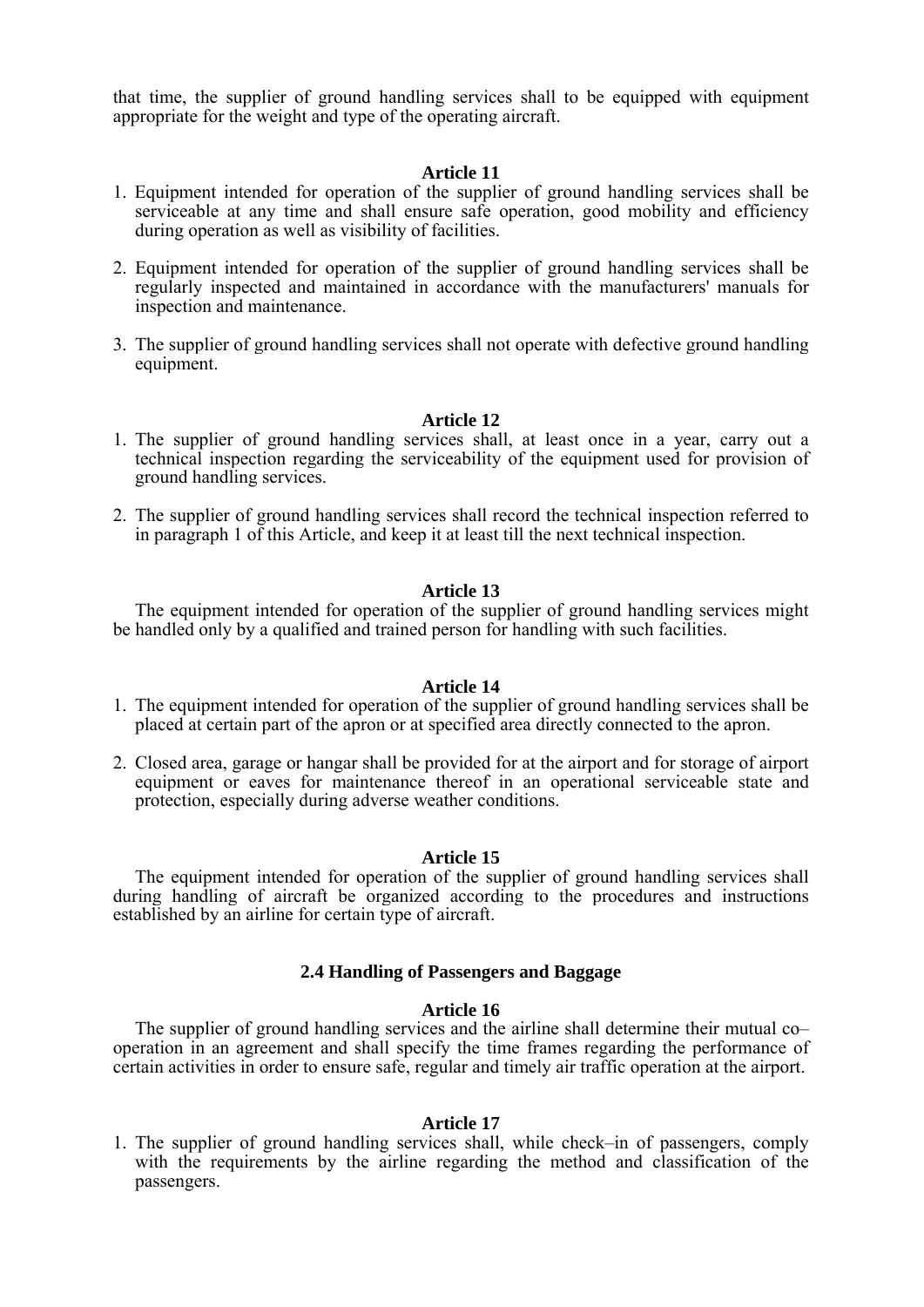2. The supplier of ground handling services shall, while check–in of passengers, check the passenger tickets, reconcile and determine the number of passengers prior to their embarkation on board the aircraft.

#### **Article 18**

- 1. The supplier of ground handling services shall complete the following tasks prior to the estimated time of departure, that is:
	- a) weighing the baggage;
	- b) putting suitable baggage tag;
	- c) ensure that the baggage contains the passenger's name, surname and address;
	- d) direct the registered baggage into the sorting area.
- 2. The supplier of ground handling services shall make a classification of transfer baggage and freight in accordance with the applicable customs regulations and shall forward the information regarding the weight and number of baggage parcels and freight to the unit calculating the loading and location of center of gravity or to the airline.

#### **Article 19**

- 1. The supplier of ground handling services shall not accept any baggage which might jeopardize the safety of flight or passengers or which is not packed in a suitcase or similar packaging product ensuring the security of things during usual handling and transport.
- 2. The supplier of ground handling services shall at the check–in desk put a notice in respect of the baggage permitted to be accepted for transport, or the requirements under which certain baggage may be accepted for transport.

### **Article 20**

 Upon acceptance of the baggage, the passenger shall be issued a receipt for registered baggage.

#### **Article 21**

 While checking the passenger and baggage, special tags shall be put on carry–on baggage, and the carry–on baggage size and weight shall be in accordance with the airline's rules clearly placed in the vicinity of check–in desk.

#### **Article 22**

 At airports not equipped with air bridges or if they are not appropriate for certain types of aircraft operating at the airport, the supplier of ground handling services shall provide a bus for transport of passengers from the terminal building to the aircraft in case there are more than eight parking positions at the apron.

#### **Article 23**

 The supplier of ground handling services shall handle and take care for special type of passengers (disabled or passengers with reduced mobility, old persons, sicks, unaccompanied children, mothers with children and others) according to the Annex 9 to ICAO Chicago Convention, EU Regulation 1107/2006 and ECAC Doc. 30, Part 1.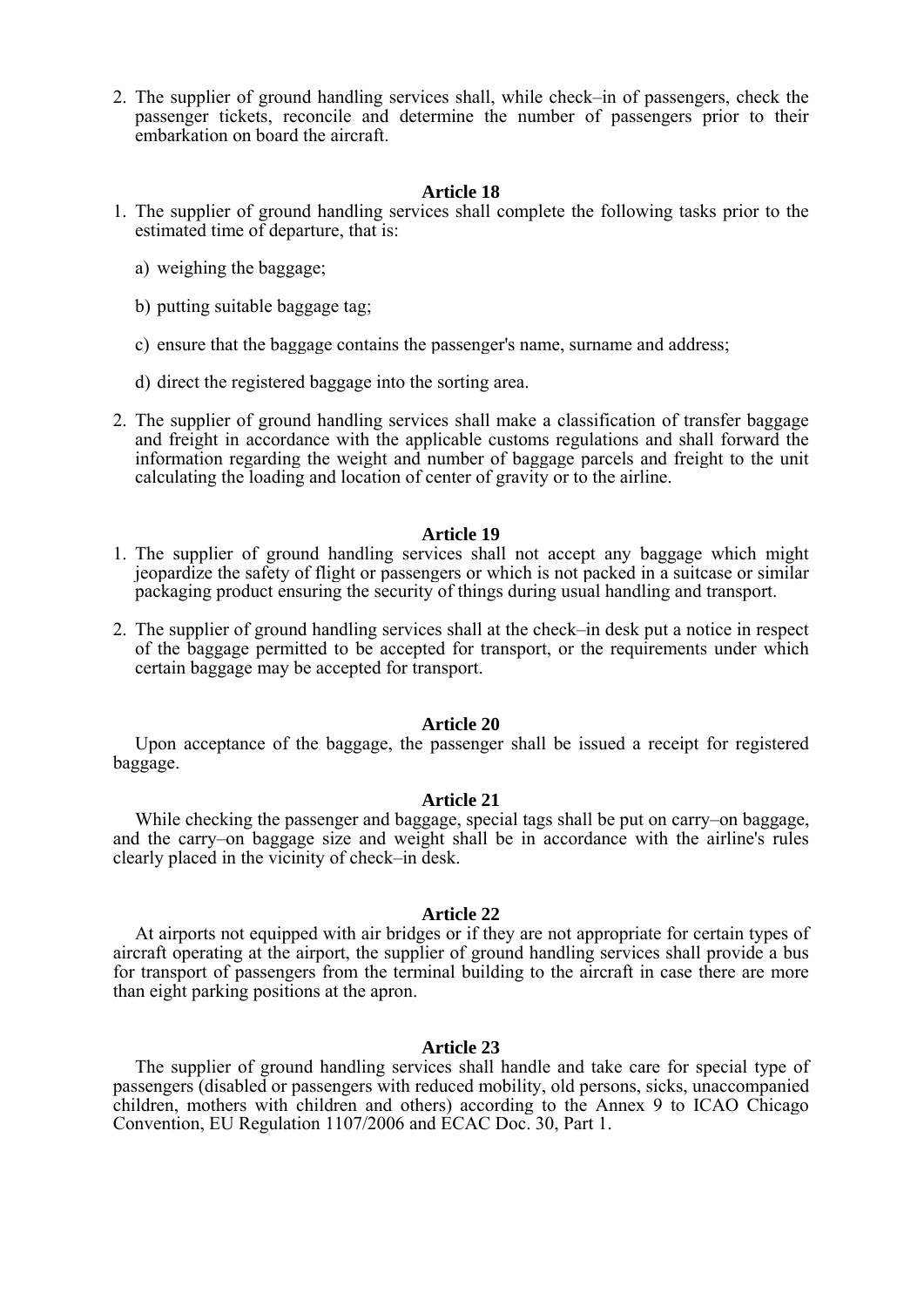# **2.5 Freight and Mail Handling**

### **Article 24**

 The supplier of ground handling services and the airline shall determine in an agreement their mutual co–operation and shall specify the time frames for performance of certain activities in respect of loading of freight and mail on board the aircraft, freight documentation in order to ensure safe, regular and orderly air traffic operation at the airport.

#### **Article 25**

- 1. Freight loaded on baggage dolly or storage in special unit load device shall be weighed on special scale prior to its loading on board the aircraft.
- 2. At airports not equipped with freight weigh scale, the weight of every single piece of freight shall be measured.
- 3. Freight loading on board the aircraft shall be marked with appropriate labels or tags containing the data in respect of the freight type and weight, destination and flight number as well as the other required data.

## **Article 26**

 The loading and distribution of freight on board the aircraft shall be done according to the loading instructions and in accordance with the aircraft loading list.

#### **Article 27**

 In case of loading of heavy cargo on board the aircraft, the maximum allowable floor loading shall not be exceeded and also in case of loading in containers and pallets the container or pallet maximum allowable floor shall not be exceeded.

#### **Article 28**

The freight on board the aircraft shall be so secured as to prevent its movement or turning over.

#### **Article 29**

 Airport operator shall ensure the suitable equipment for handling of freight up to the allowable weight of the aircraft, except of the equipment already on board the aircraft.

#### **Article 30**

- 1. Handling of special type of freight (dangerous goods and other special freight such as live animals, perishables, human remains, valuable cargo and similar) might be done by a person suitable qualified and trained to carry out such tasks according to ICAO Doc 9375 – Dangerous Goods Training Programme.
- 2. Dangerous goods handling shall be done in accordance with ICAO Doc 9284 Technical Instructions for Safe Transport of Dangerous Good by Air and the applicable IATA DGR Manual.

### **3. Requirements and Procedure for Fuel and Oil Handling**

### **Article 31**

1. To carry out fuel and oil handling activities and to ensure safe, regular and orderly air services operation, the supplier of ground handling services shall establish a unit for supply of fuel and oil meeting the following requirements: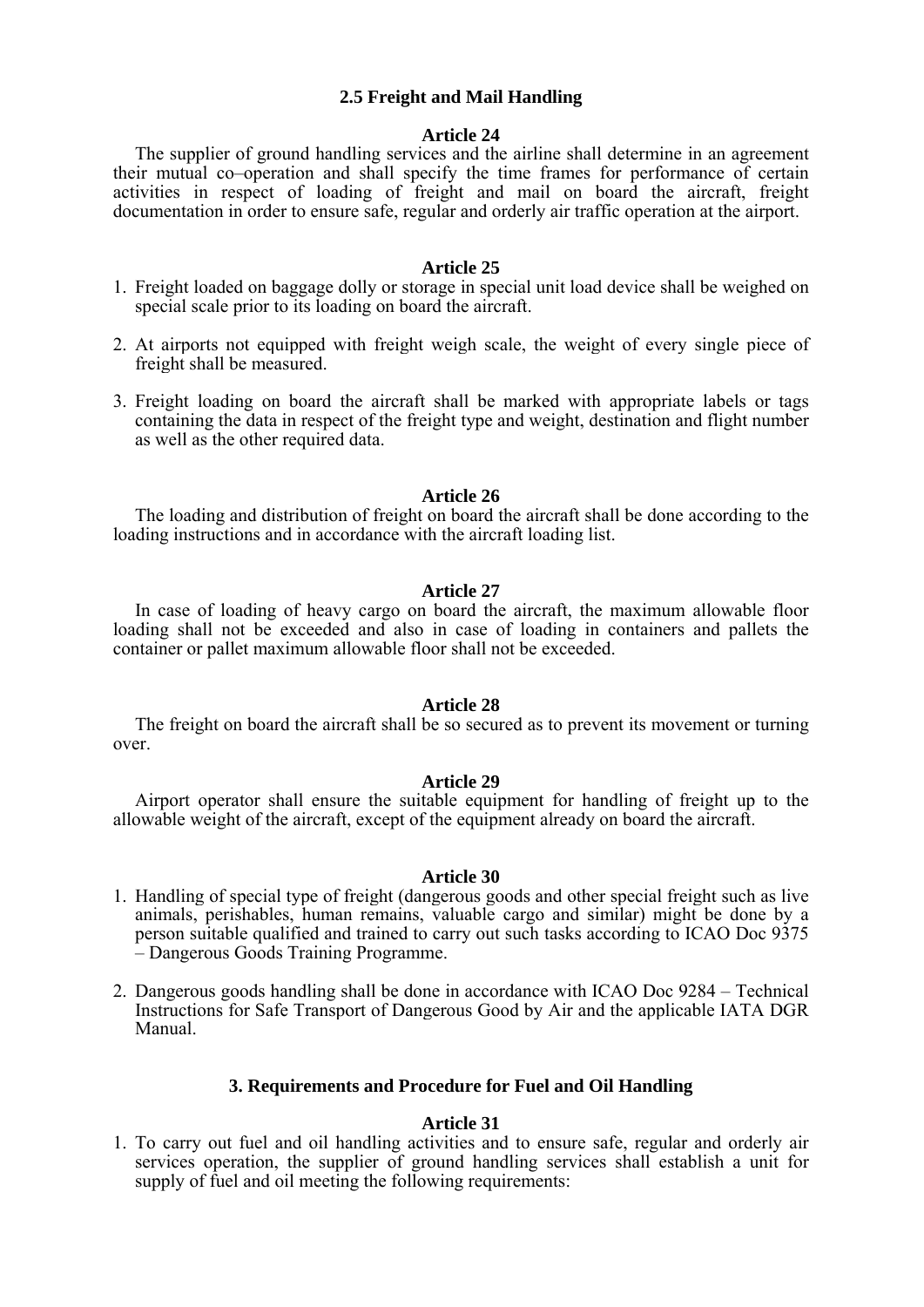- a) to posses organizational competence and ability for safe and timely performance of the required scope of provision of ground handling services in respect of fuel and oil activities;
- b) to ensure enough number of qualified persons to perform the duties regarding the provision of fuel and oil, which number shall be complied with the scope and type of aeronautical operations at the airport during the peak hours;
- c) to ensure the necessary quantity and type of appropriate equipment for performance of fuel and oil activities, which equipment shall be in compliance with the required level of operations, weight and type of aircraft landing at the airport and with the scope and type of aeronautical operations at the airport during the peak hours;
- d) to be natural or legal person registered in the Republic of Macedonia for provision of ground handling services or with business address on the territory of a Member State of European Union and with representation or branch office in the Republic of Macedonia – proved through submitting of evidence of registration for ground handling activities at the Central Register of the Republic of Macedonia
- 2. The supplier of ground handling services shall carry out the provision of fuel and oil in accordance with:
	- a) the Airport Handling Manual developed by the airport operator containing at least the following:
		- procedure for handling of aircraft according to the aircraft type;
		- − procedures and processes for passengers embarkation/disembarkation and their stay in/from an aircraft during the fueling of an aircraft;
		- procedures in respect of transit/transfer passengers;
		- protective measures and procedures for taking thereof during the activities of fuel and oil services;
		- accountables and their competences.
	- b) the Airport Manual and Safety Management System developed by the airport operator;
	- c) the Contract on provision of services between the airline and supplier of airport services, if so, and;
		- d) other guidelines, instructions and orders approved by the Agency.

## **Article 32**

 The supplier of fuel and oil activities, airport operator and airline shall take precautions and safety measure prior to and while supplying the aircraft with fuel, as well as additional safety measures while supplying the aircraft with fuel in case the passengers are on board the aircraft, or when the aircraft is in transit in accordance with the provisions contained in ICAO Doc 9137, Part 1, Chapter 16.

## **Article 33**

 The supplier of fuel and oil activities shall establish special procedures and methods for the following:

1) organization and carrying out of fueling/defueling operations;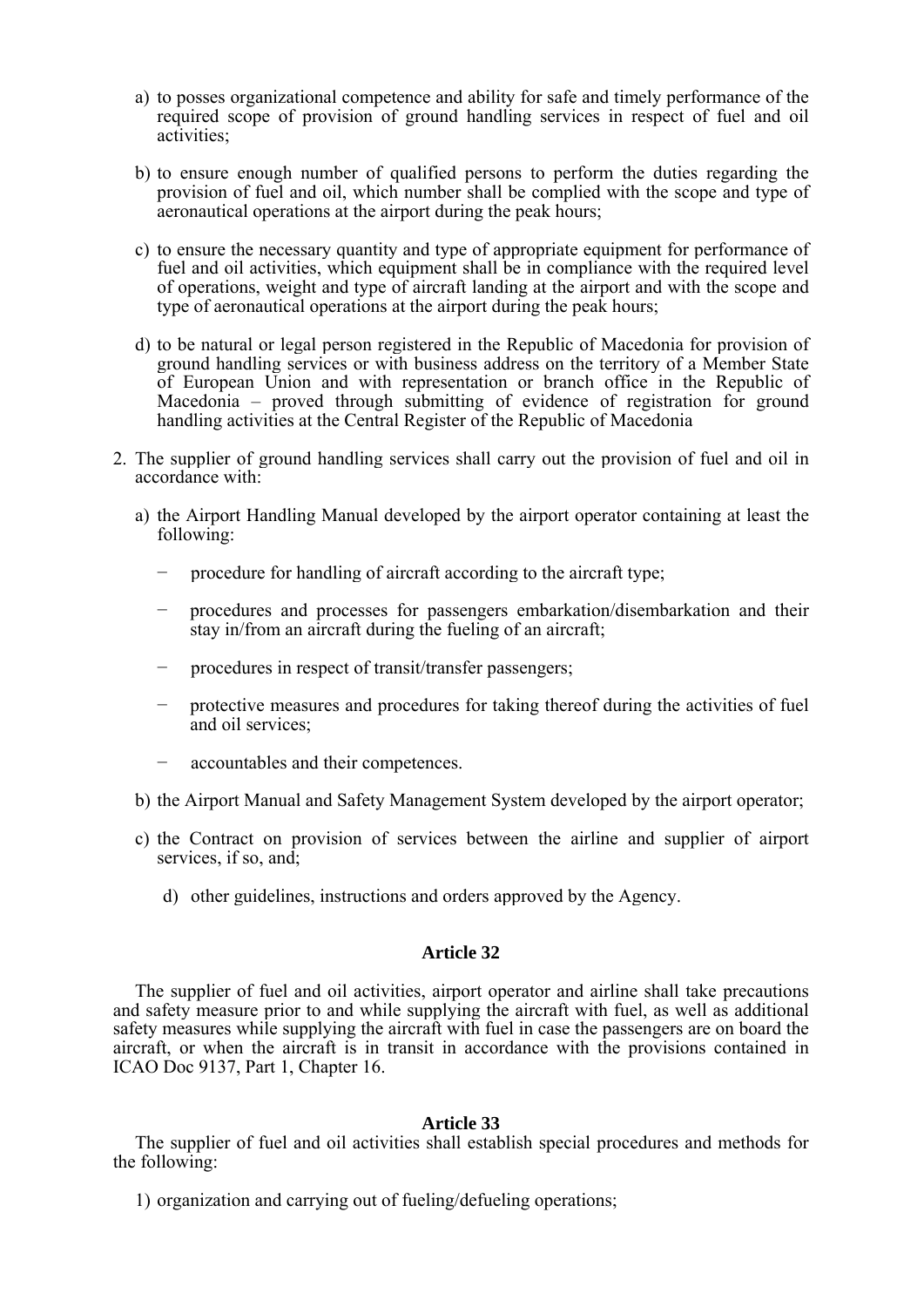2) fuel storage;

- 3) quality and quantity control of delivered fuel, and
- 4) replenishment of oil and other fluids.

## **4. Requirements for provision of ground handling services at airports with annual traffic over thresholds established by the Aviation Act**

## **Article 34**

 At airports with annual traffic exceeding the thresholds established in Article 82–b of the Aviation Act, ground handling services and fuel and oil handling might be carried out by a supplier of ground handling services holder of an approval issued by the Civil Aviation Agency (hereinafter referred to as: the Agency) according to Article 82–h of the Aviation Act.

### **Article 35**

1. To be issued the approval referred to in Article 34 f this Regulation, in addition to requirements specified in Chapters 2 and 3 of this Regulation, the supplier of ground handling services and fuel and oil operations shall meet the:

- 1) requirements relating to all suppliers of ground handling services, as follow:
	- a) to be adequately insured proved through submitting of insurance policy valid for period of minimum one year, that is:
		- suppliers of ground handling services handling the aircraft on the apron, shall be insured to amount specified according to IATA AHM 810,
		- suppliers of ground handling services handling the passengers within the passenger terminal, shall be insured to amount of 100.000 EUR for an airport with up to one million passengers per year and additional 100.000 EUR for every additional million passengers,
		- self–handlers of ground handling services shall submit their corporate insurance policy;
	- b) to prove financial capability proved through submission of the following documents:
		- for suppliers of ground handling services evidence showing that the applicant is not blocked for past six months and evidence showing that the applicant is not in debts,
		- for self–handlers submission of valid operating licence, if applicable;
	- c) to have deeds adopted according to paragraph 2 Article 145 of the Aviation Act;
	- d) to have deeds governing the labour relations of the employers according to the Labour Relations Act, and
	- e) to have assessment regarding the influence on the environment and environment protection action according to the Law on Environment.
- 2) requirements applying to a supplier of ground handling services holding a valid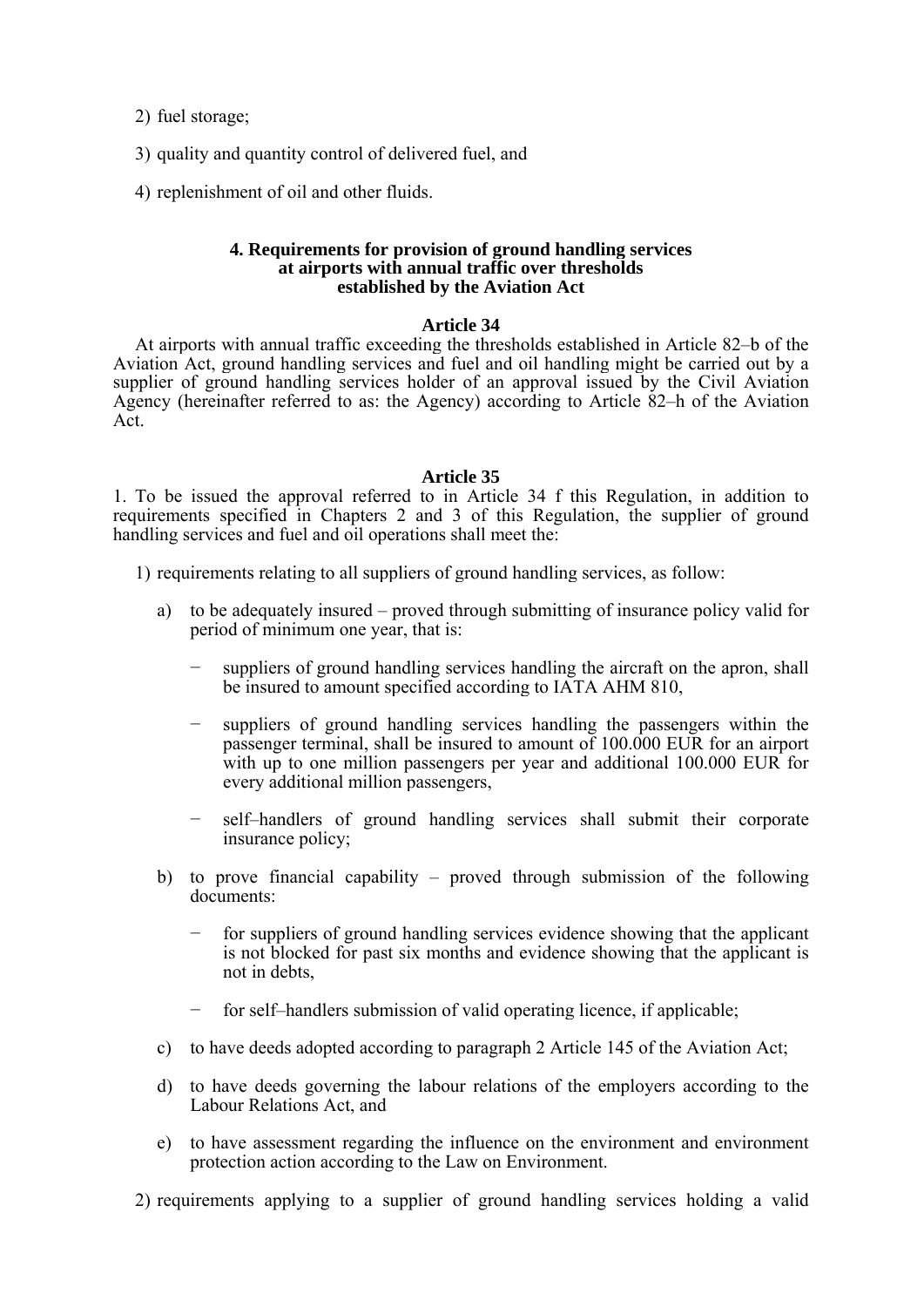approval containing an adequate scope of services in some other ECAA State:

- a) copy of the approval issued by other ECAA State, or
- b) other proof of experience as supplier of ground handling services and in fuel and oil activities.

## **Article 36**

- 1. Holder of the approval referred to in Article 34 of this Regulation may carry out the ground handling services specified within the scope of approved ground handling services being an integral part of the approval.
- 2. Holder of the approval referred to in Article 34 of this Regulation shall notify the Agency in due time about the change of address, change of owner or significant change in ownership, change of management personnel, change of organization structure, as well as about any significant changes in equipment or technology used.

### **5. Common requirements, relations and procedures in respect of carrying out of ground handling services activities**

### **Article 37**

- 1. For the purpose to ensure entire, precise and timely exchange of information required for preparation and carrying out of ground handling services there is a need to establish relations among the ground handling units and the other legal entities engaged in air services operation, such as airline's operations department, air navigation services provider, fire–fighting units, first aid units, airport border and customs units, as well as among the airports.
- 2. Relations referred to in paragraph 1 of this Article shall comprise the following: electronic, radio and other telecommunications lines to be organized and provided according to the scope and type of the aeronautical operation at the airport.

## **Article 38**

 Airport operator, supplier of ground handling services and aircraft operator shall, by an agreement, determine the working and time limit standards in respect of carrying out of certain ground handling operations to ensure safe, regular and orderly air services operation.

## **6. Transitional and Final Provisions**

## **Article 39**

 Upon entry into force of this Regulation terminates the effect of the Regulation on Ground Handling Services ("Official Gazette of SFRY", No. 66/87 and 57/90).

## **Article 40**

 This Regulation shall enter into force on the eighth day following the date of its publication in the "Official Gazette of the Republic of Macedonia".

No. 10–482/1 21.05.2012

> Director General Dejan Mojsoski Ph.D.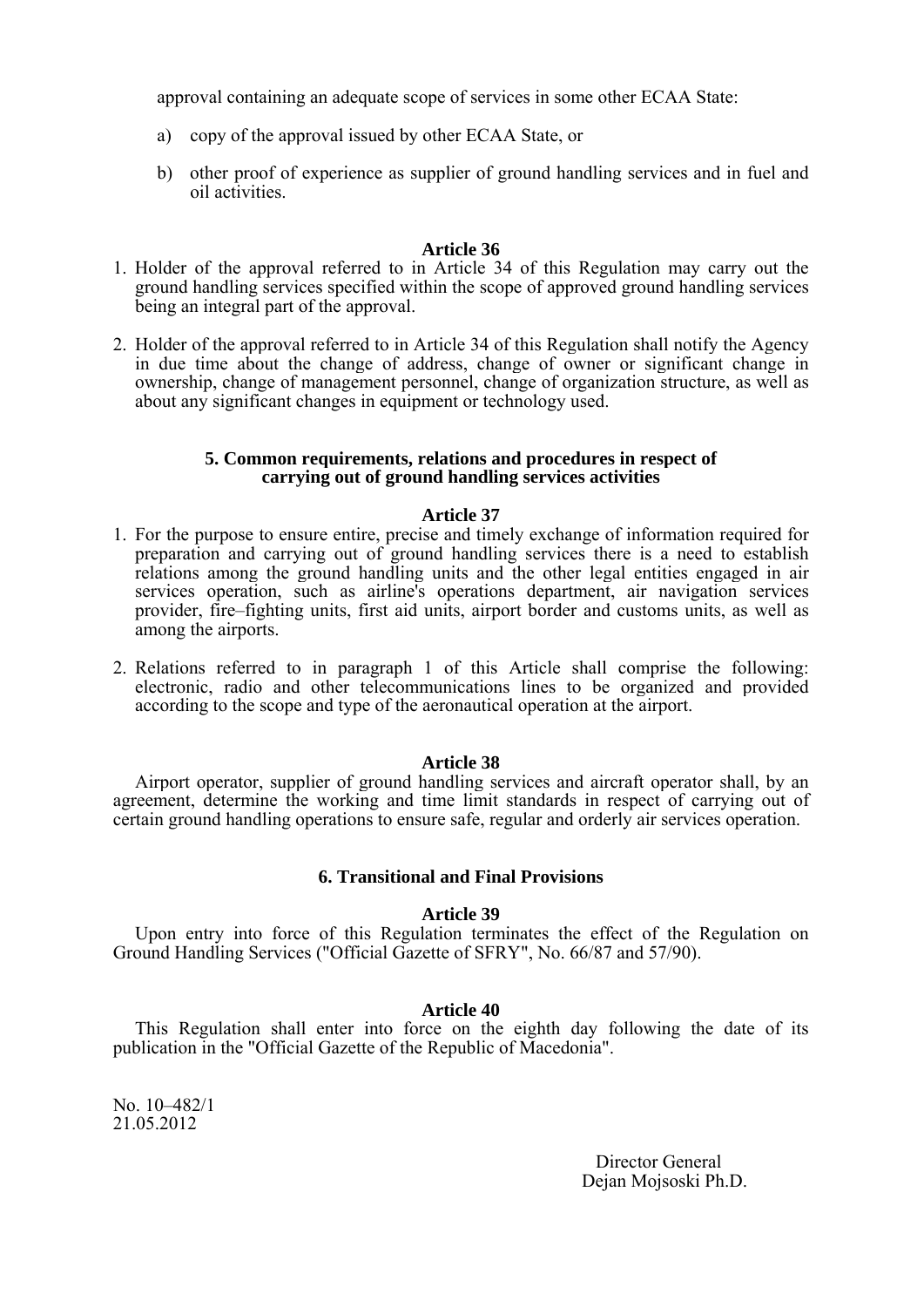# **List of Groundhandling Services**

- 1. Ground administration and supervision comprise:
- 1.1. representation and liaison services with local authorities or any other entity, disbursements on behalf of the airport user and provision of office space for its representatives;
- 1.2. load control, messaging and telecommunications;
- 1.3. handling, storage and administration of unit load devices;
- 1.4. any other supervision services before, during or after the flight and any other administrative service requested by the airport user.
- 2. Passenger handling comprises any kind of assistance to arriving, departing, transfer or transit passengers, including checking tickets and travel documents, registering baggage and carrying it to the sorting area.
- 3. Baggage handling comprises handling baggage in the sorting area, sorting it, preparing it for departure, loading it on to and unloading it from the devices designed to move it from the aircraft to the sorting area and vice versa, as well as transporting baggage from the sorting area to the reclaim area.
- 4. Freight and mail handling comprises:
- 4.1. for freight: physical handling of export, transfer and import freight, handling of related documents, customs procedures and implementation of any security procedure agreed between the parties or required by the circumstances;
- 4.2. for mail: physical handling of incoming and outgoing mail, handling of related documents and implementation of any security procedure agreed between the parties or required by the circumstances.
- 5. Ramp handling comprises:
- 5.1. marshalling the aircraft on the ground at arrival and departure;
- 5.2. assistance to aircraft packing and provision of suitable devices;
- 5.3. communication between the aircraft and the air-side supplier of services;
- 5.4. the loading and unloading of the aircraft, including the provision and operation of suitable means, as well as the transport of crew and passengers between the aircraft and the terminal, and baggage transport between the aircraft and the terminal;
- 5.5. the provision and operation of appropriate units for engine starting,
- 5.6. the moving of the aircraft at arrival and departure, as well as the provision and operation of suitable devices;
- 5.7. the transport, loading on to and unloading from the aircraft of food and beverages.
- 6. Aircraft services comprise: